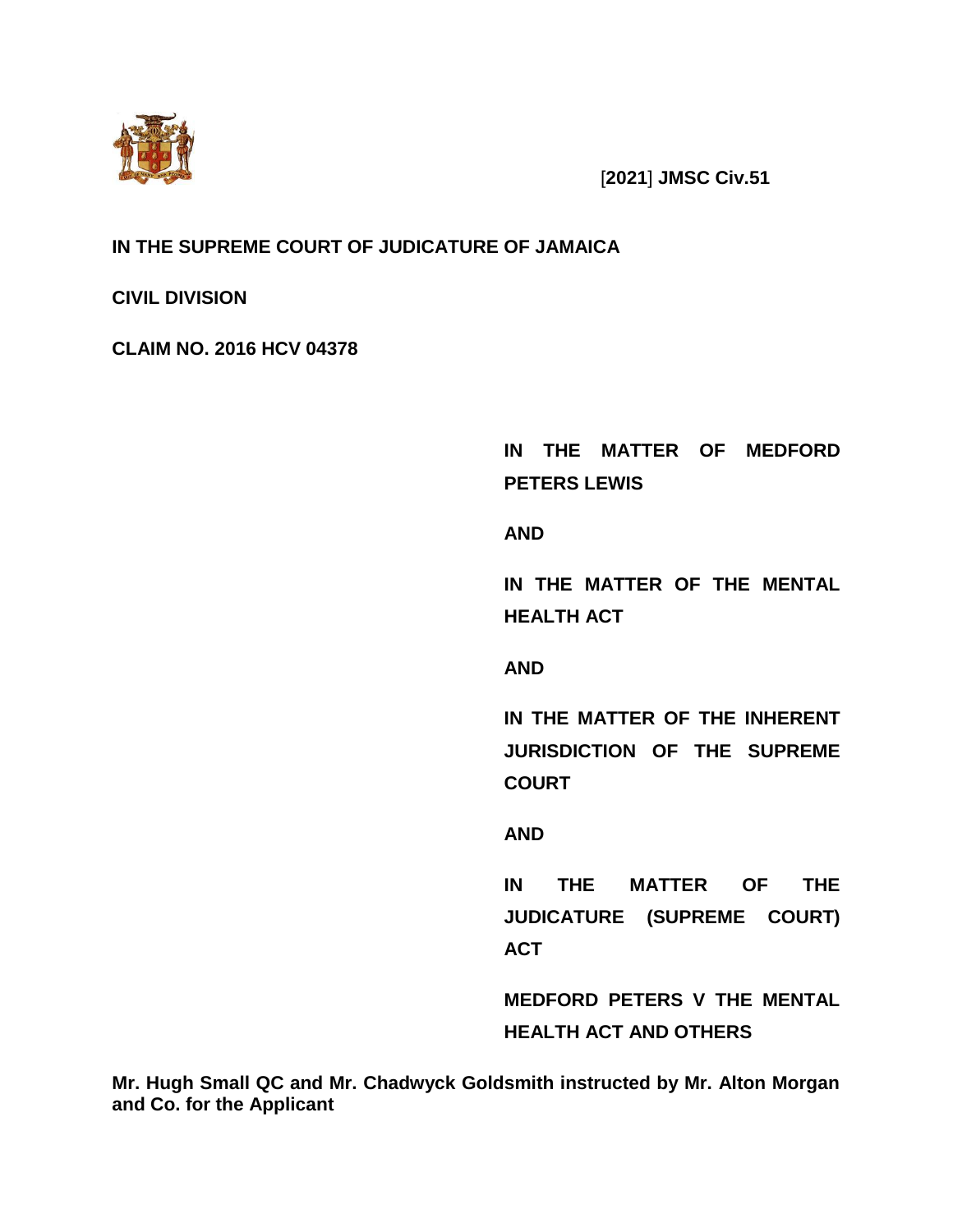**Mr. Gordon Steer and Mrs. Judith Cooper Batchelor instructed by Chambers Bunny and Steer for the Respondents**

**Heard: January 25, 2021 and March 12, 2021**

*Civil Procedure - Part 37 of the CPR – Setting aside a notice of discontinuance - Whether the filing of the notice of discontinuance amounts to an abuse of process.*

**CARR, J. (AG.)**

### **Background**

- **[1]** Mr. Medford Lewis (now referred to as the applicant) has three adult children namely, Heather Lewis, Marcia Lewis and Gary Lewis (now referred to as the respondents). On the 21<sup>st</sup> of October 2016 the respondents collectively filed a fixed date claim form seeking an order from the court under the Mental Health Act, to appoint them to act as a committee to handle the affairs of the applicant.
- **[2]** The claim was challenged by the applicant and he filed an affidavit in response outlining among other things that he was now married and that his children therefore were not the proper persons to make such an application. An amended fixed date claim form was then filed on the  $13<sup>th</sup>$  of October 2017 seeking an order that the respondents be appointed as guardians. By way of a further amended fixed date claim form the respondents sought to have Mrs. Elaine Lewis (Mr. Lewis's present wife) added to the claim and an order declaring that the applicants' marriage was null and void.
- **[3]** On the 19th of October 2019, Jackson Haisley, J made an order by consent that the applicant was to be examined by independent doctors as to his mental capacity. Subsequently a report dated November 6, 2019 was submitted by Dr. Aggrey Irons in which he indicated:

*"Mr. Lewis continues to be an elderly man who shows no evidence of severe psychiatric disorder. His aging process has continued over the past two years and his memory problems have increased from mild to moderate short term memory*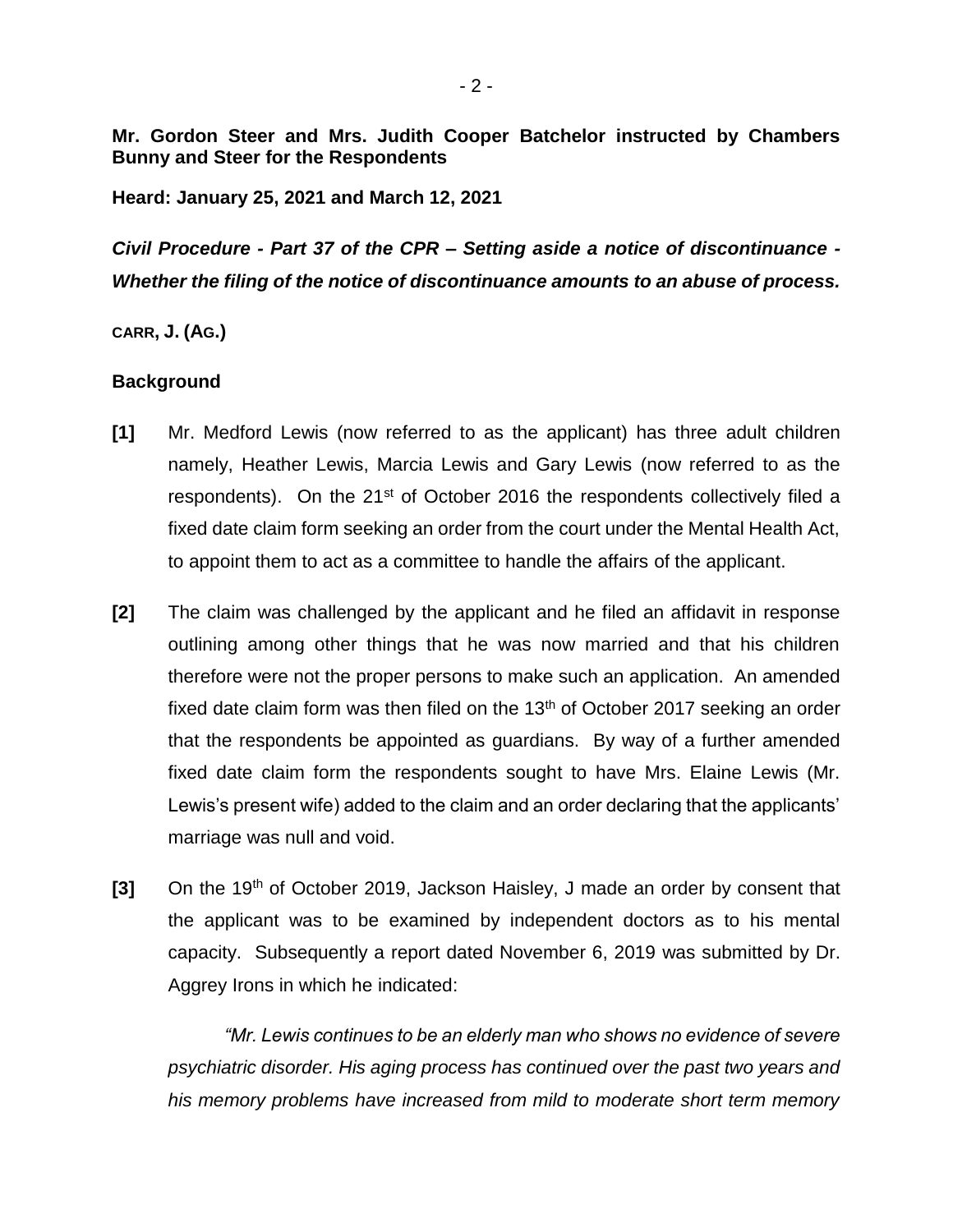*lapses. He can handle his own affairs with the appropriate cooperation of all his family members."* 

- [4] In the midst of all of this the applicant filed a notice of application on the 14<sup>th</sup> of September for accounts to be provided. He wanted information about the joint accounts and investments held with the respondents, which he claimed he had no access to. In his affidavit in support of this application he averred that the respondents had abused a power of attorney he had entrusted them with. He wanted an account of all the money they held on his behalf subsequent to his withdrawal of that authority.
- **[5]** The applicant through his attorneys also filed two separate applications to strike out the claim.
- [6] On the 20<sup>th</sup> of November 2019 Y. Brown, J made an order as follows:

1. An assessment of the mental health of Mr. Melford Lewis done by Dr. Aggrey Irons and filed on the 15<sup>th</sup> of November, 2019 concluded inter alia that Mr. Lewis "can handle his own affairs with the appropriate cooperation of all his family members", hence an interim order is made for Mr. Melford Peters Lewis to have conduct and control of all his affairs including his financial assets until the determination of the Further Amended Fixed Date Claim Form filed on the 14<sup>th</sup> of March, 2018.

2. Mr. Medford Peters Lewis' children are to submit an affidavit to him, listing all his assets under their control within fourteen (14) days from the date herein. This affidavit is to be accompanied by documents where necessary. The said Affidavit is to be filed by the Claimant's Attorneys-at-Law within fourteen (14) days from the date herein.

3. The hearing of the Further Amended Fixed Date Claim Form filed on the 14h March 2018, is adjourned to the 24<sup>th</sup> and 25<sup>th</sup> of March 2020 at 10:00 am each day.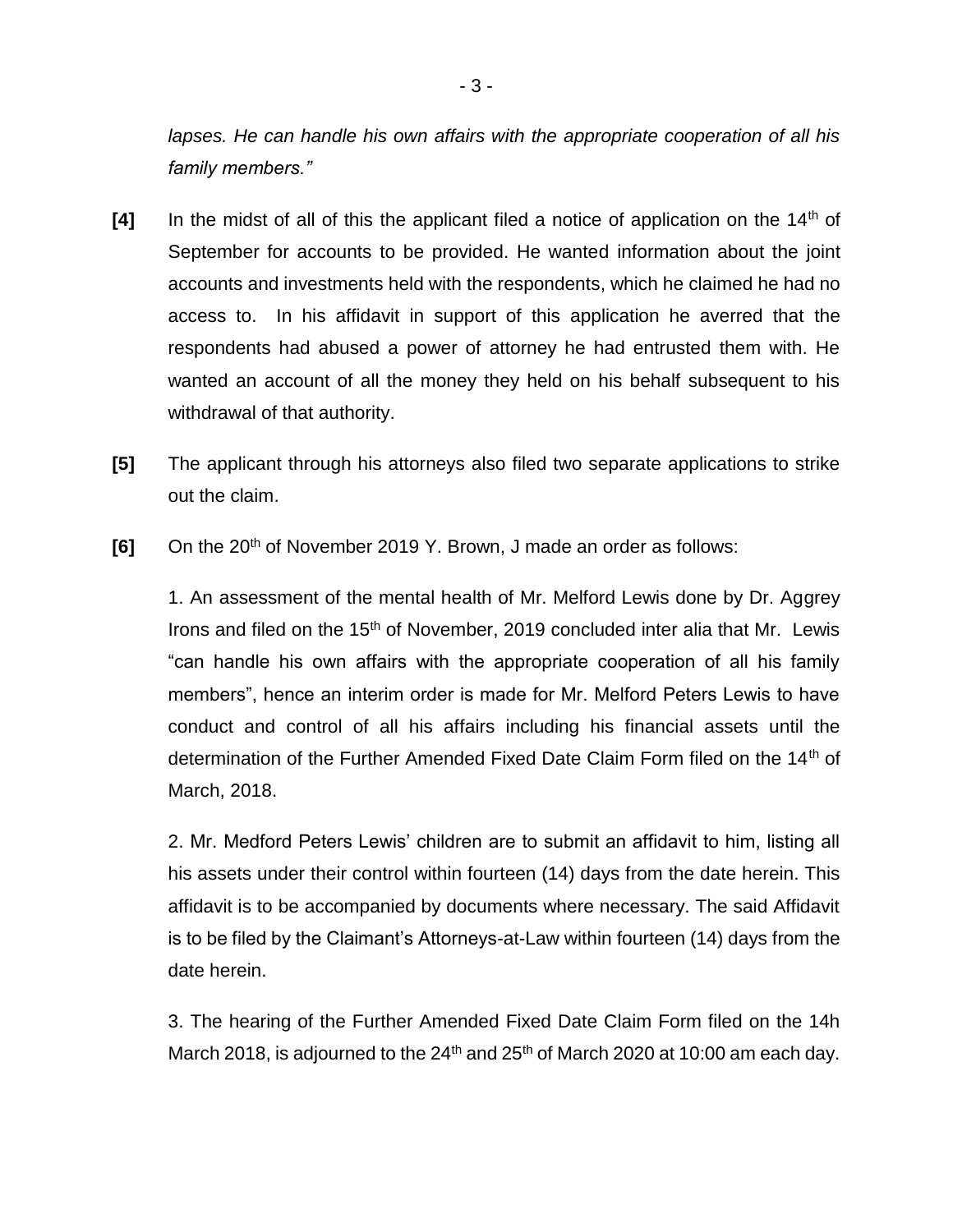4. Dr. Aggrey Irons is to be present at the further hearing of the Further Amended Fixed Date Claim Form to be cross examined, as well as all other affiants in this matter.

5. Orders made herein are to be prepared, filed and served on all interested parties by Claimant's Attorneys-at-Law.

- **[7]** On the 20<sup>th</sup> of December 2019 the respondents filed a notice of discontinuance wholly discontinuing the Fixed Date Claim form filed on the 21<sup>st</sup> of October, 2016, Amended Fixed Date Claim form filed on the 13<sup>th</sup> of October 2017, and the Further amended Fixed Date Claim Form filed on the 14<sup>th</sup> of March 2018 and all claims in the matter against the defendants/ interested parties. The notice of discontinuance was served on the attorneys-at-law for the applicant.
- **[8]** On the 17<sup>th</sup> of January 2020 a notice of application to set aside notice of discontinuance was filed. An amended notice of application was later filed on the 3<sup>rd</sup> of March 2020, seeking the following relief:
	- 1. That the Claimants' notice of discontinuance filed on 20 December 2019 be set aside;
	- 2. That the trial dates of 24 and 25 March 2020 previously fixed by the court be preserved, or in the alternative, that the interim order of the Honourable Ms. Justice Yvonne Brown dated 20 November 2019 be made final on the date set for hearing of this application.
	- 3. That the court specify a time and date for the compliance of Order 1 of the interim order of the Honourable Ms. Justice Yvonne Brown dated 20 November 2019;
	- 4. That a penal notice be endorsed on the further interim order, or final order of the Court, as the case may be.
	- 5. That the further interim order or final order of the Court includes an order for the Claimants Heather Lewis, Marcia Lewis, and Gary Lewis to prepare, file and serve, within seven (7) days of the date of this order, full and un-redacted details of all the financial institutions, account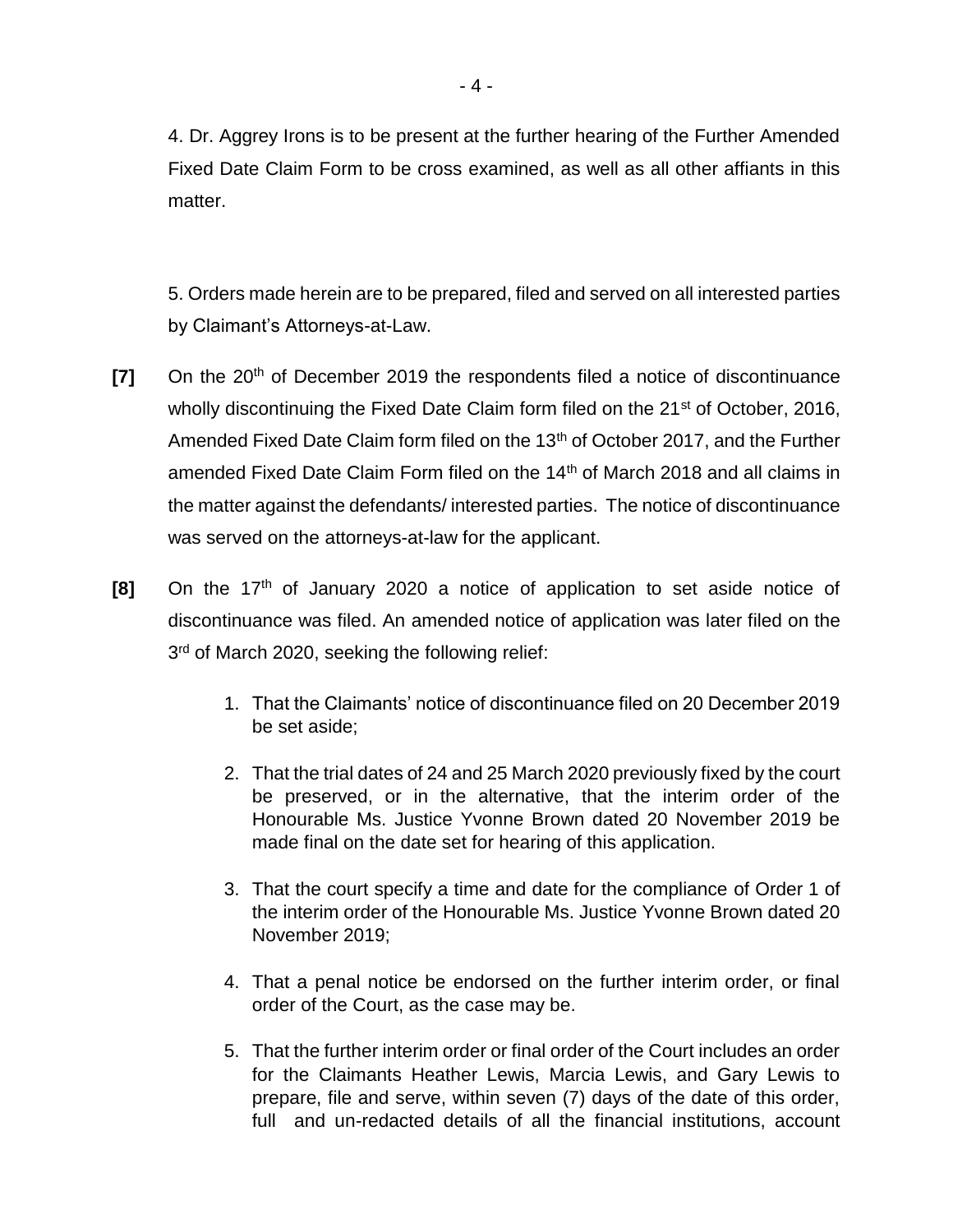numbers and account holders and/or Trusts, holding, or which previously held, funds obtained from Joint accounts with Medford Peters Lewis and details of any such other institution or Trust holding or having held assets or funds, or records of such assets or funds either obtained from joint accounts with Medford Peters Lewis or acquired and/or converted from the assets or funds held in these Joint accounts.

- 6. That the further interim order or final order of the Court includes an order that all Institutions and/or Trusts which held or currently hold assets or funds obtained from Joint accounts with Medford Peters Lewis are to release to this Court details and transactional history for the funds or assets so held and serve such copies on the Defendant's Attorneys-at-Law, Alton E. Morgan & Co. (LEGIS).
- 7. A declaration that the Claimants, Heather Lewis, Marcia Lewis and Gary Lewis are in contempt of Court for failure to comply with the interim order of the Honourable Mrs. Justice Yvonne Brown dated 20 November 2019;
- 8. Costs to be costs in the Application; and
- 9. Such further orders as this Honourable Court deems just

### The Law

 $\overline{a}$ 

**[9]** Part 37 of the CPR outlines the procedure to be adopted when matters are to be discontinued.

**"The general rule is that a claimant may discontinue all or part of a claim without the permission of the court. However a claimant needs permission from the court if he wishes to discontinue all or part of a claim in relation to which – (1) the court has granted an interim injunction; or (2) any party has given an undertaking to the court."<sup>1</sup>**

**"To discontinue a claim or any part of a claim a claimant must – serve a notice of discontinuance on every other party to the claim;**

 $1$  CPR Rules 37.2 (1) and 37. 2 (2) (a)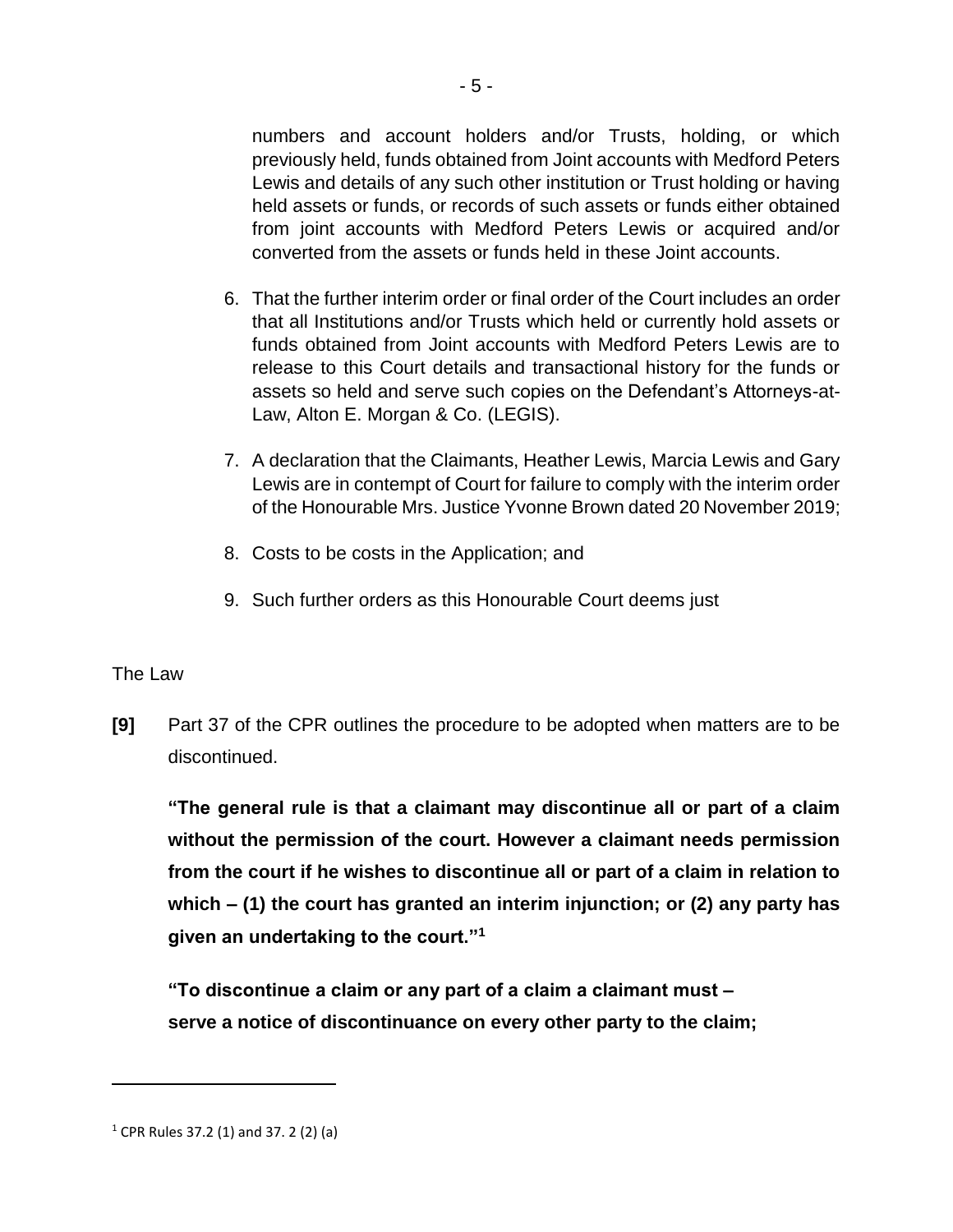**and file a copy of it. The claimant must certify on the filed copy that notice of discontinuance has been served on every other party to the claim."<sup>2</sup>**

The Claimant has the right to apply to set aside the notice of discontinuance in the following circumstances:

# **"Where the claimant discontinues without the consent of the defendant or the permission of the court, any defendant who has not consented may apply to have the notice of discontinuance set aside."<sup>3</sup>**

The effect of a notice of discontinuance is that the matter is brought to an end on the date when the notice is served on the defendant as per Rule 37. (3) (1) (a).

Submissions

On behalf of the Applicant

- **[10]** The applicant's attorneys acknowledged that CPR rule 37. 2 (2) was not applicable in this case. It was their submission that a notice of discontinuance could nevertheless be set aside in circumstances where no leave or consent was required for its filing. The court in such a case should be guided by the decision on a similar issue in the case of **Lashoy Remouna Clacken-Campbell v. Glenford George Campbell<sup>4</sup>** . In that matter Morison, P as he then was concluded that the filing of the notice of discontinuance was a clear abuse of process.
- **[11]** The applicant also sought an order that the respondents be declared as being in contempt of court for not abiding by the order made by Brown, J as to the issue of the filing of an affidavit outlining the assets held by them on behalf of their father.

<sup>2</sup> CPR Rule 37.3 (1) and (2)

<sup>3</sup> CPR Rule 37.4 (1)

<sup>4</sup> [2017] JMCA App.2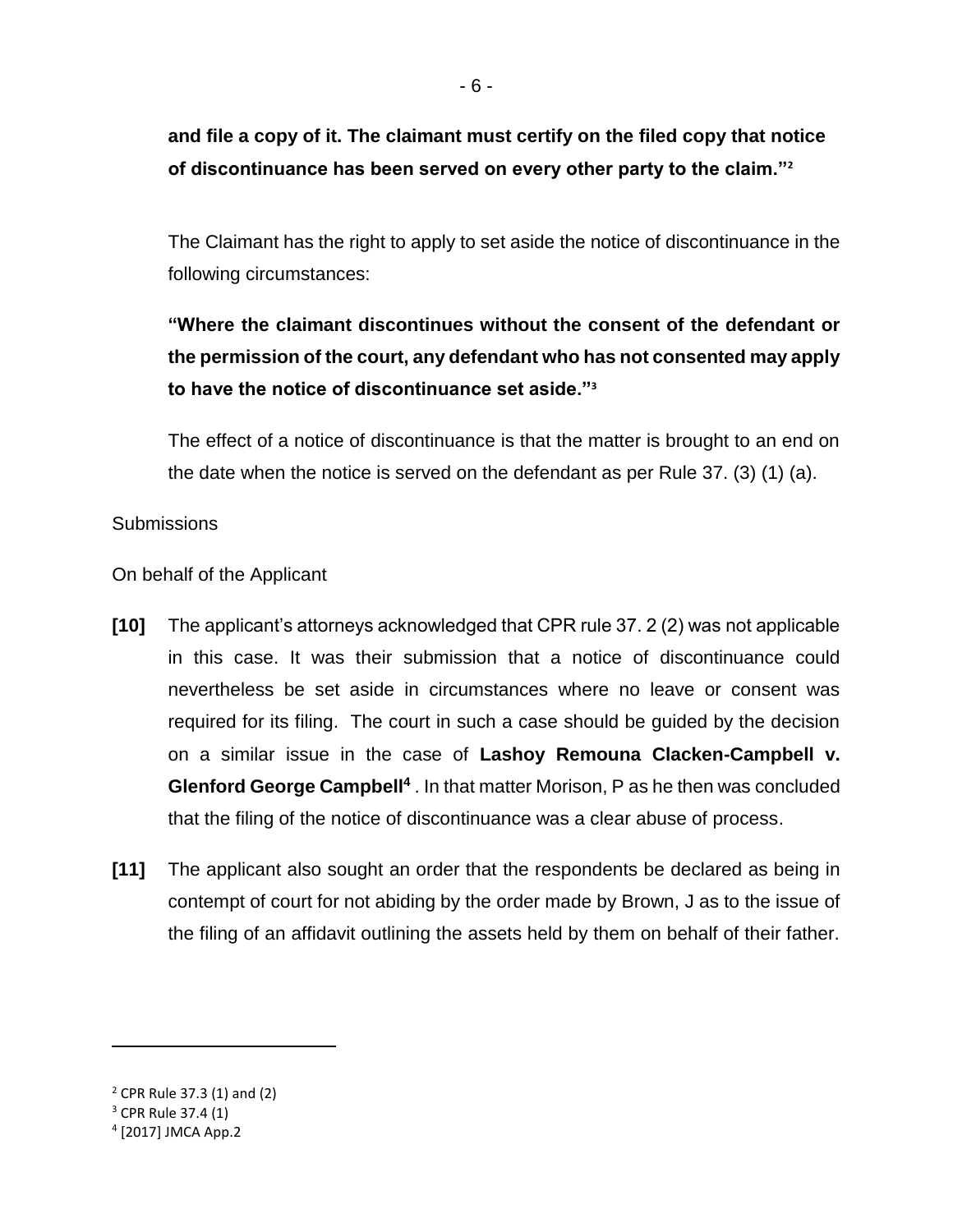It was argued that the order was not complied with and as such the court should find that they were in contempt of court.

**[12]** Following that, the court should make a new order specifying the date and time for compliance and attaching a penal notice.

On behalf of the Respondent

**[13]** Counsel Mr. Steer submitted that the order of Y. Brown, J cannot be read separately. Paragraph two of the order did not indicate that the affidavits were to be filed and served. The affidavits were emailed to the applicants' attorneys and they were subsequently filed. There was no breach of the court's order. The respondents' application was under the Mental Health Act and from the outset the applicant through his attorneys sought to have the matter dismissed. What therefore could be the abuse of process? The applicant never filed a notice of application or a counter claim in the original proceedings. The order of Y. Brown, J and the medical reports provided to the court meant that the children would have had a difficulty satisfying a court as to the merits of their claim. In those circumstances therefore the respondents had no other option but to file the notice of discontinuance.

Analysis and Discussion

- **[14]** The central issue for determination is whether the actions of the respondents in filing the notice of discontinuance amounted to an abuse of process.
- **[15]** There is no dispute that the respondent did not need the consent or the permission of the court to discontinue the matter. There is also no question as to the courts' power to strike out a notice of discontinuance in circumstances where the court is of the view that the filing of the notice would lead to an abuse of process.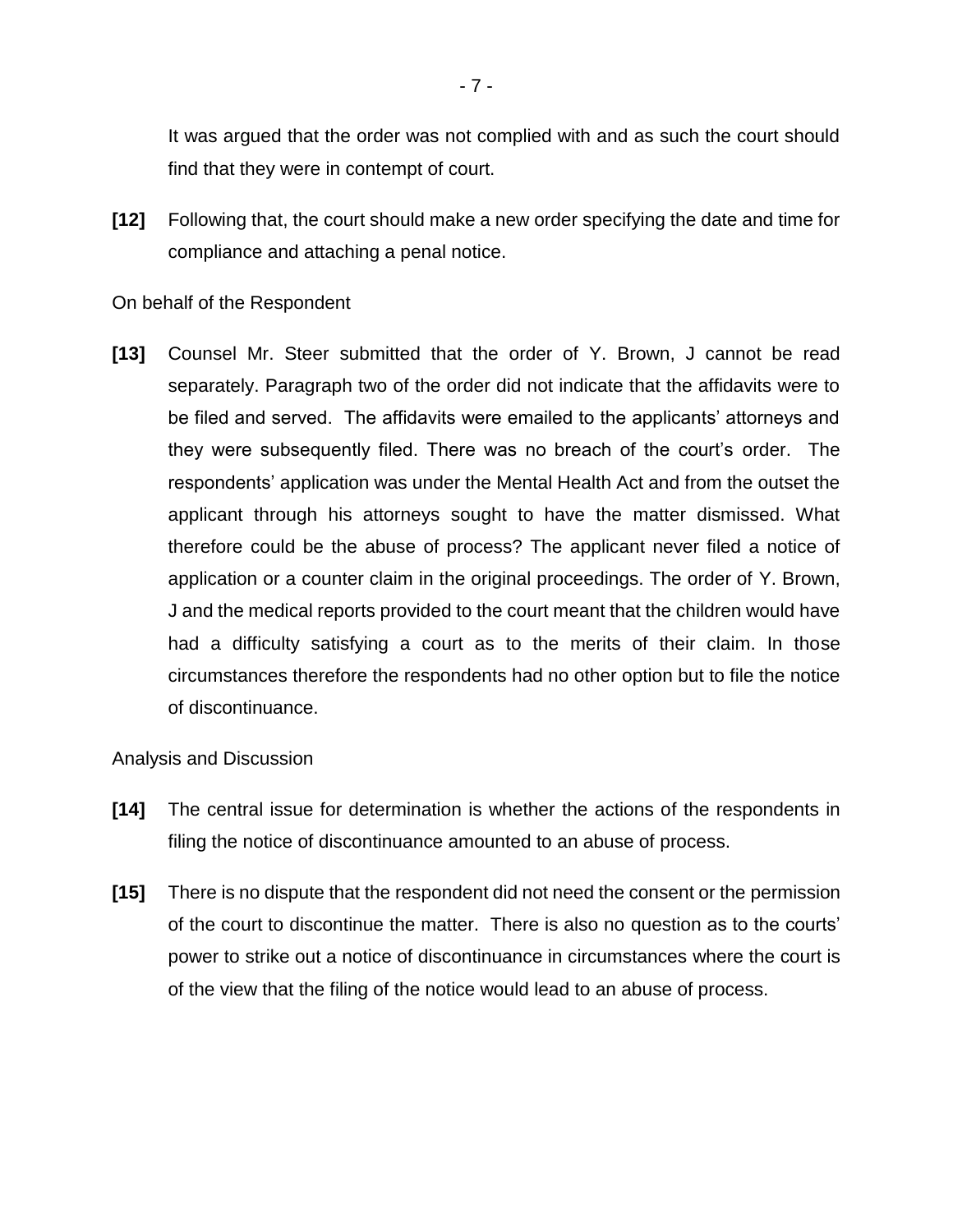**[16]** Lord Scarman made that clear in the case of **Castanho v. Brown & Root (UK) Ltd. and Anor.<sup>5</sup>** where it was held that;

**"The court has inherent power to prevent a party from obtaining by use of its process a collateral advantage which it would be unjust for him to retain: and termination of process can, like any other step in the process, be so used…service of a notice of discontinuance without leave, though it complies with the rules, can be an abuse of the process of the court."**

- **[17]** Robert Walker J in the judgment of **Ernst & Young (A Firm) v. Butte Mining PLC<sup>6</sup>** went further to say that the right of a litigant to file a notice of discontinuance was **"subject to the overriding rule that he could not do so if it was an abuse of process."**
- **[18]** Lord Scarman in the **Castanho case** discussed what he termed the 'sensible test' to be applied in these types of cases in this way;

**"Was it, then in the circumstances of this case, an abuse? In my judgment it was. A sensible test is that which both the judge and Lord Denning M.R. applied…suppose leave had been required…would the court have granted unconditional leave?" <sup>7</sup>**

**[19]** It is important at this stage to recite the facts of the two cited cases. In the **Castanho case**, the plaintiff filed a claim in the United Kingdom. While the matter was ongoing he received interim payments from the defendant. At some point he was advised that if he brought the action in the United States that he could, if he was successful, receive a greater reward in damages. He subsequently discontinued the action in the United Kingdom and commenced fresh proceedings in the United States. Lord Scarman opined that, **"It is inconceivable that the court would have allowed a plaintiff, who had secured interim payments and** 

<sup>5</sup> [1981] AC 557 at 571

<sup>6</sup> Times Law Reports 22 March 1996

<sup>7</sup> Supra. 5 at p. 572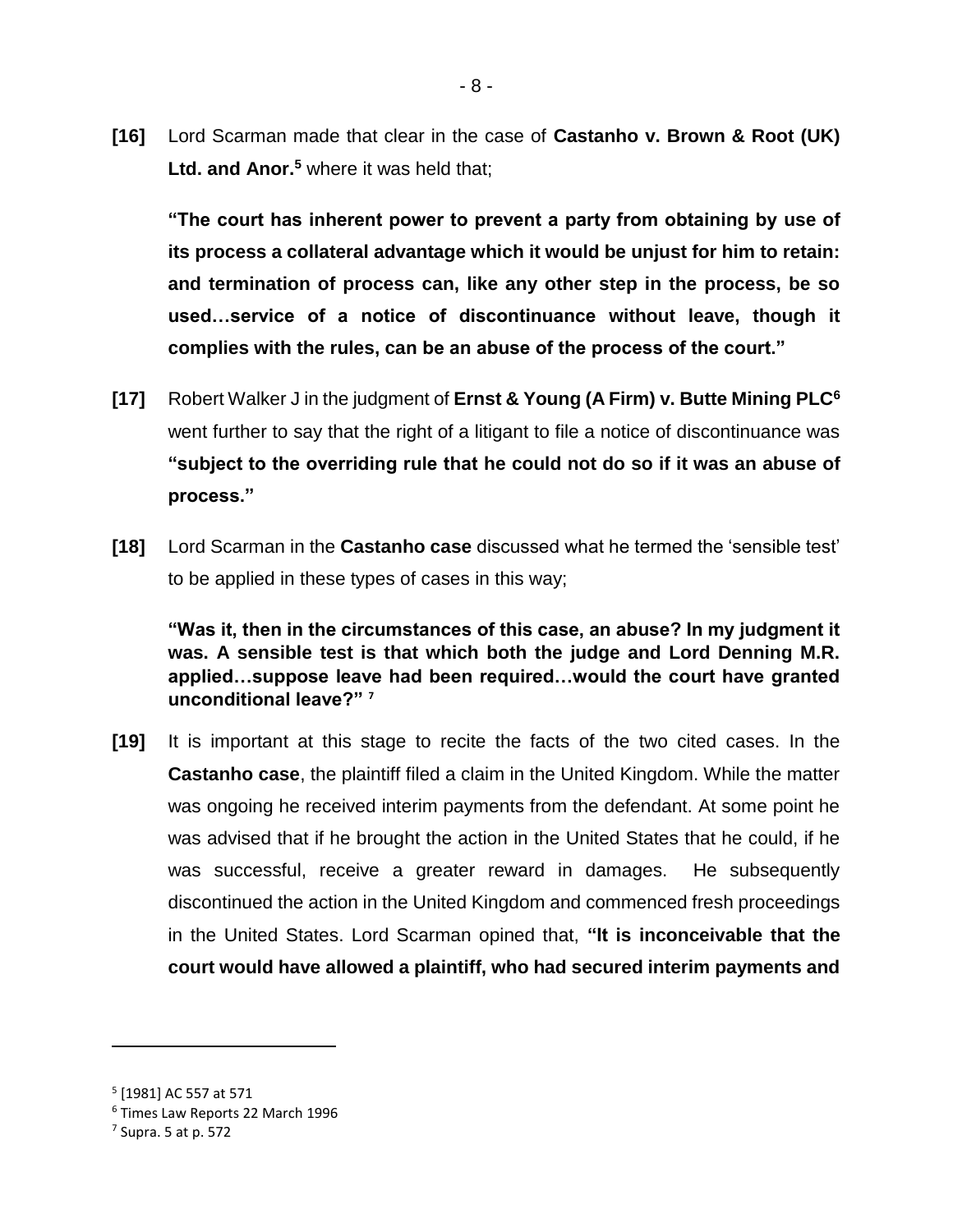**an admission of liability by proceeding in the English court, to discontinue his action in order to improve his chances in a foreign suit without being put upon terms, which could well include not only repayment of the moneys received but an undertaking not to issue a second writ in England."<sup>8</sup>**

- **[20]** The collateral advantage in that case is plain. The plaintiff would have obtained interim payments, had the opportunity of an award in another court while still holding the option of commencing a fresh claim in the United Kingdom. No court would have given leave to file a notice of discontinuance in those circumstances without insisting on certain terms prior to its filing.
- **[21]** What of the **Ernst & Young case**<sup>9</sup>? This was a case dealing with the improper actions of counsel. There was a claim by Ernst & Young for the sum of Three Hundred and Fifteen Thousand Pounds from Butte Mining PLC. A default judgment was entered and there was an application to set it aside. An affidavit was filed in addition to this application with a counter claim for the sum of Two Billion Dollars (US). A consent order was subsequently filed setting aside the default judgment and giving the defendants time to file their defence and counter claim. Counsel for Ernst & Young were to file and serve the order. They then filed the consent order with a notice of discontinuance of the claim. It was held that the notice of discontinuance filed by the attorneys on behalf of Ernst & Young would have had the effect of preventing Butte from pursuing against Ernst & Young a counter claim. **"Since the damages sought in the counter claim were so much larger than the sum awarded in the default judgment it was understandable that Ernst & Young might conclude that they would willingly relinquish the latter in order to scotch the former, because a fresh action by Butte, to recover those damages would be statute-barred."**

<sup>8</sup> Supra. 5 at p. 572

<sup>&</sup>lt;sup>9</sup> Supra 4.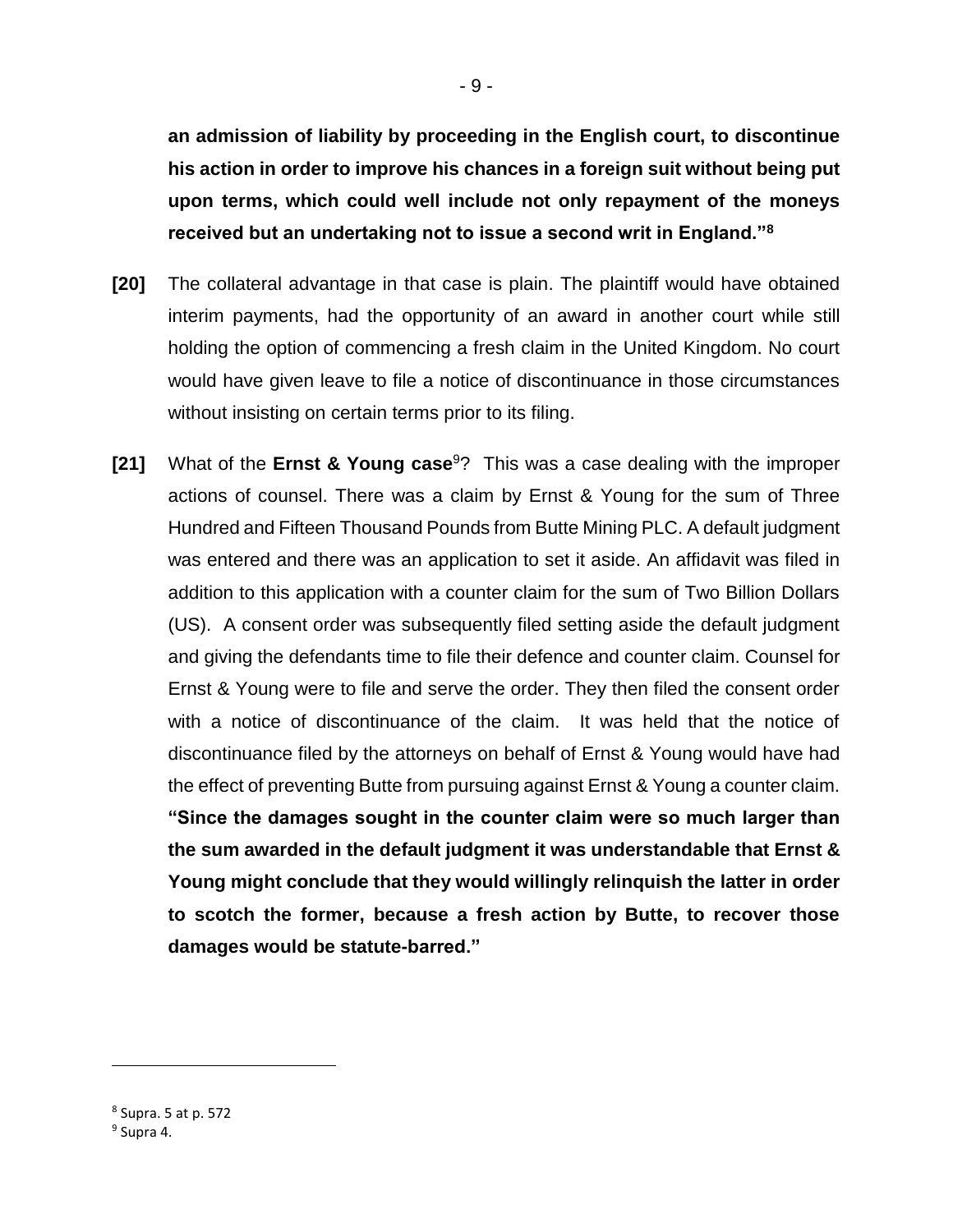- **[22]** Although the case did not discuss a test to be applied in determining whether or not this was an abuse of process, similar to the **Castanho case** it is easy to see how the court came to such a conclusion, since Ernst & Young would have had the collateral advantage.
- **[23]** Turning to our own jurisdiction, in the Court of Appeal judgment of **Clacken Campbell v. Campbell<sup>10</sup>** Morrison, P making reference to the two cases previously cited examined the question as to whether or not the applicant had a real prospect of success on appeal of a decision by a first instance judge to set aside a notice of discontinuance. The facts of that case are also worthy of consideration. Briefly the Applicant and Respondent were married. The Applicant filed a petition for divorce and following on that the Respondent filed several notices of application seeking to have his child, who was removed from the jurisdiction, returned and also seeking other orders as to custody. The applicant subsequently filed a notice of discontinuance of the Petition for Divorce.
- **[24]** At paragraph 34 of the judgment it was stated,

**"Treating firstly with the appeal against the judge's order setting aside the notice of discontinuance filed on 10 May 2017, Mrs Senior-Smith rehearsed the procedural history of the matter, to make the point that the applicant's motive in filing it was to deprive him of access to GC or knowing her whereabouts. While she accepted that the applicant needed no leave to file the notice of discontinuance, Mrs Senior-Smith nevertheless contended that it was an abuse of process for the applicant to have filed the notice in the circumstances of this case." 11**

**[25]** In discussing the matter further he said at paragraph 47

 $10$  Supra. 4

 $11$  Supra 10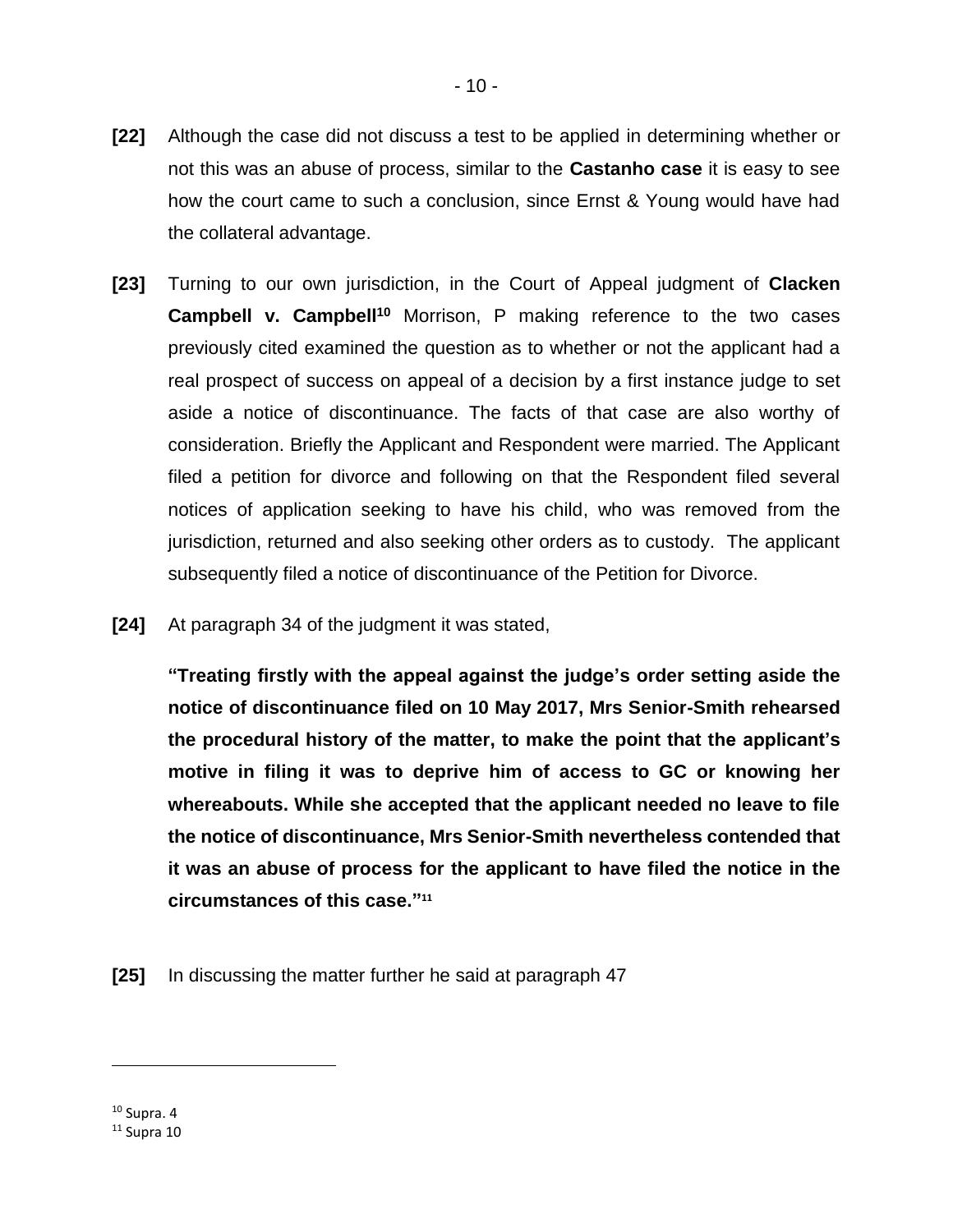"**In determining whether there has been an abuse of process, compliance with the rules is not a decisive consideration. As Lord Denning MR observed in Goldsmith v Sperrings Ltd [1977] 2 All ER 566, 574-575): "On the face of it, in any particular case, the legal process may appear to be entirely proper and correct. What may make it wrongful is the purpose for which it is used."**

**[26]** He went on to examine the purpose for which the notice of discontinuance was filed at paragraph 49;

**"In this case, on the same day on which her notice of discontinuance was filed (10 May 2017), the applicant asserted on affidavit that, the matter having been discontinued, "all consequential reliefs sought under such proceedings would also cease to exist or be terminated". From this, it seems to me to be strongly arguable that the notice was in fact filed for the collateral purpose of achieving this very result. If that was so, then that would in my view have been a clear abuse of process fully justifying the judge's decision. Accordingly, I do not think that the applicant has shown an appeal with a real prospect of success on this ground."**

- **[27]** In applying the principles as set out above in the referenced cases, the court is compelled to examine what may be considered as the underlying reason for the filing of the notice of discontinuance. Would the respondent have gained a collateral advantage in the circumstances? Is this a case in which unconditional leave would have been granted by a court?
- **[28]** The fixed date claim form with all its amendments was filed under the Mental Health Act. The respondents needed an independent doctor to provide a report establishing that the applicant was a patient under the Act. One of the Doctors agreed upon by the parties, submitted his report that confirmed the mental capacity of the applicant and his ability, with the assistance of those who cared for him, to manage his own affairs. Although the claim could have proceeded it is highly unlikely that the respondents would have been successful.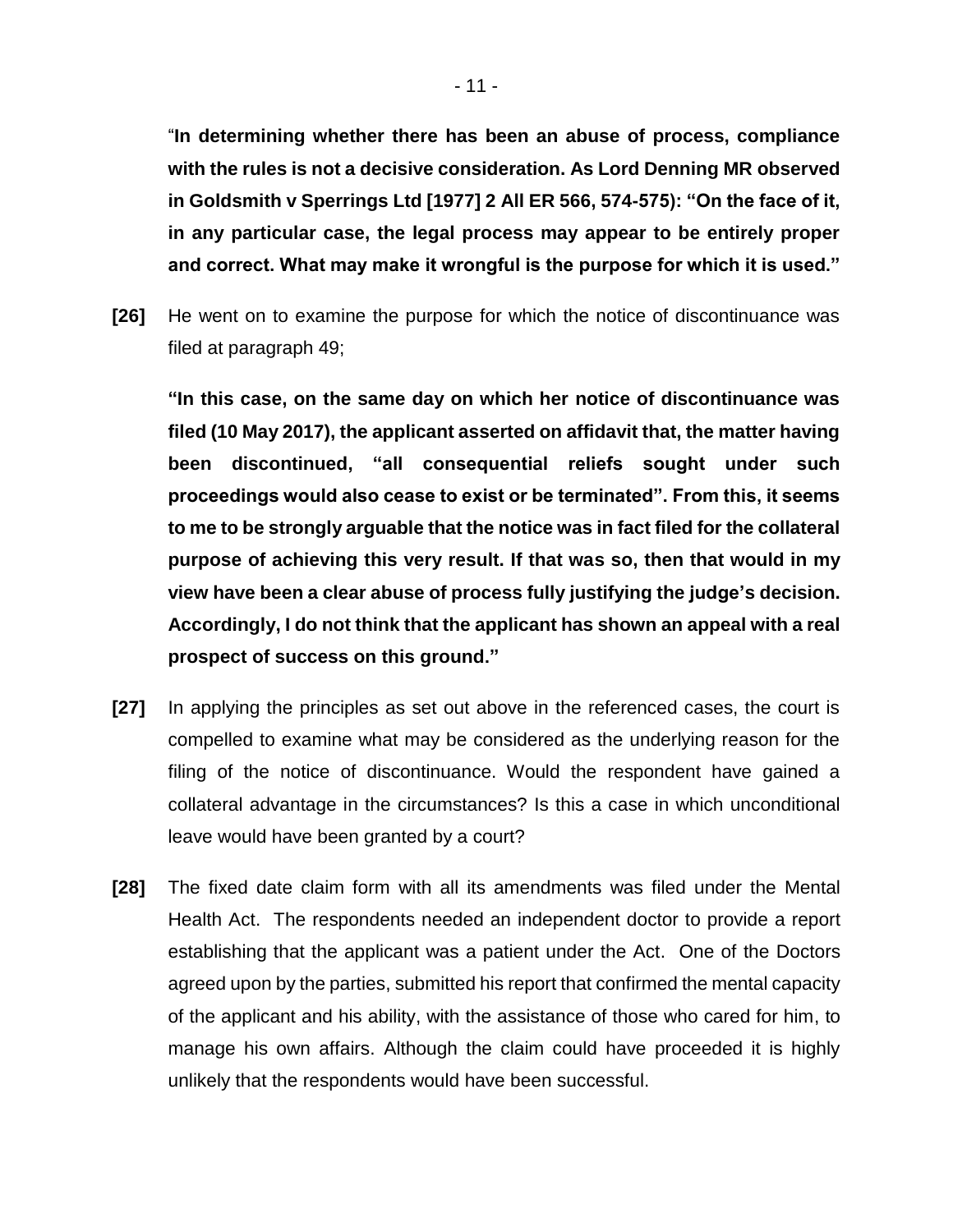**[29]** The applicant has sought in the present application to finalize the interim order made by Y. Brown, J. That order gave him the authority to conduct and control all of his affairs including his financial assets until the determination of the matter. The matter having now been determined by the notice of discontinuance the request for the order to be made final has little or no practical relevance. It would appear that the applicant has gotten all that he has been fighting for all these years. He is now able to conduct his affairs without the interference of his children. This is clearly not a case of the respondents obtaining a collateral advantage.

#### Disobedience of Court Order

- **[30]** It has been argued that in filing the notice of discontinuance the respondents' true motive was to frustrate the orders of the court for disclosure. Is this a matter therefore in which a court would have granted unconditional leave to file the notice? The present application has amended the order of Y. Brown, J. The order was in terms of a list of all assets under the control of the respondents which was to be accompanied by documents where necessary. The applicant is now seeking an inclusion of an order for the respondents to provide un-redacted details of all the financial institutions account numbers and account holders obtained from joint accounts with the applicant.
- **[31]** It is my considered view that the order of the court was indeed complied with. The respondents were required to serve the affidavit on the applicant, they did so, by serving counsel. They were then to file the affidavits with the court to which they complied. Having complied with the order of the court, there can be no basis for finding that unconditional leave would not have been granted in the circumstances of this case.

### **Disposition**

**[32]** I find that the claim was properly discontinued. There is no basis upon which the court can find that the filing of the notice amounted to an abuse of process. The respondents in light of the medical report and other affidavits filed could not sustain